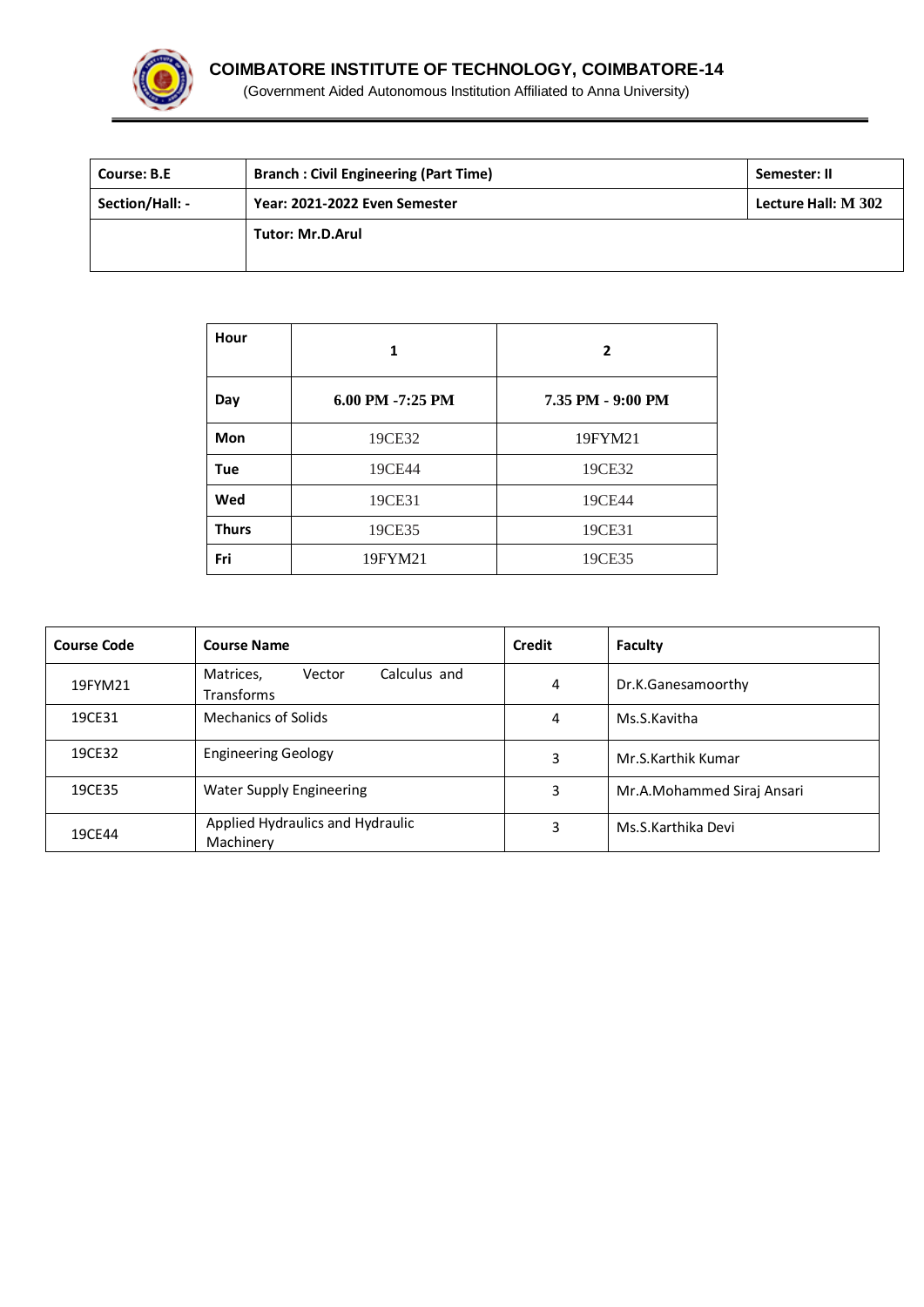

| <b>Course: B.E</b> | <b>Branch: Mechanical Engineering (Part-time)</b> | Semester: II       |
|--------------------|---------------------------------------------------|--------------------|
| Section/Hall: -    | Year: 2021-2022 Even Semester                     | Lecture Hall:M 304 |
|                    | <b>Tutor: Dr.C.Vivek</b>                          |                    |
|                    |                                                   |                    |

| Hour         | 1                | 2                 |              |
|--------------|------------------|-------------------|--------------|
| Day          | 6.00 PM -7:25 PM | 7.35 PM - 9:00 PM |              |
| <b>Mon</b>   | 19FYM21          | 19EE21            |              |
| <b>Tue</b>   | 19EE21           | 19FYM21           |              |
| Wed          | 19ME42           | 19ME43            |              |
| <b>Thurs</b> | 19ME43           | 19ME45            |              |
| Fri          | 19ME45           | 19ME42            |              |
| Hour         | 1                | 2                 | 3            |
| Day          | 6.00-6.55PM      | 6.55 - 7.50 PM    | 8.05-9.00 PM |
| Saturday     | 19FYM21          | 19ME42            | 19ME43       |

| <b>Course Code</b> | <b>Course Name</b>                                     | <b>Credit</b> | Faculty           |
|--------------------|--------------------------------------------------------|---------------|-------------------|
| 19FYM21            | Matrices, Vector Calculus and Transforms               | 4             | Mr.V.Rajkumar     |
| 19EE21             | <b>Basic Electrical and Electronics</b><br>Engineering | 3             | Dr.S.Nandakumar   |
| 19ME42             | <b>Strength of Materials</b>                           | 4             | Mr.M.Gowrishankar |
| 19ME43             | <b>Mechanics of Machines</b>                           | 4             | Dr.M.Muruganandam |
| 19ME45             | Manufacturing Processes - I                            | 3             | Dr.C.Manivannan   |